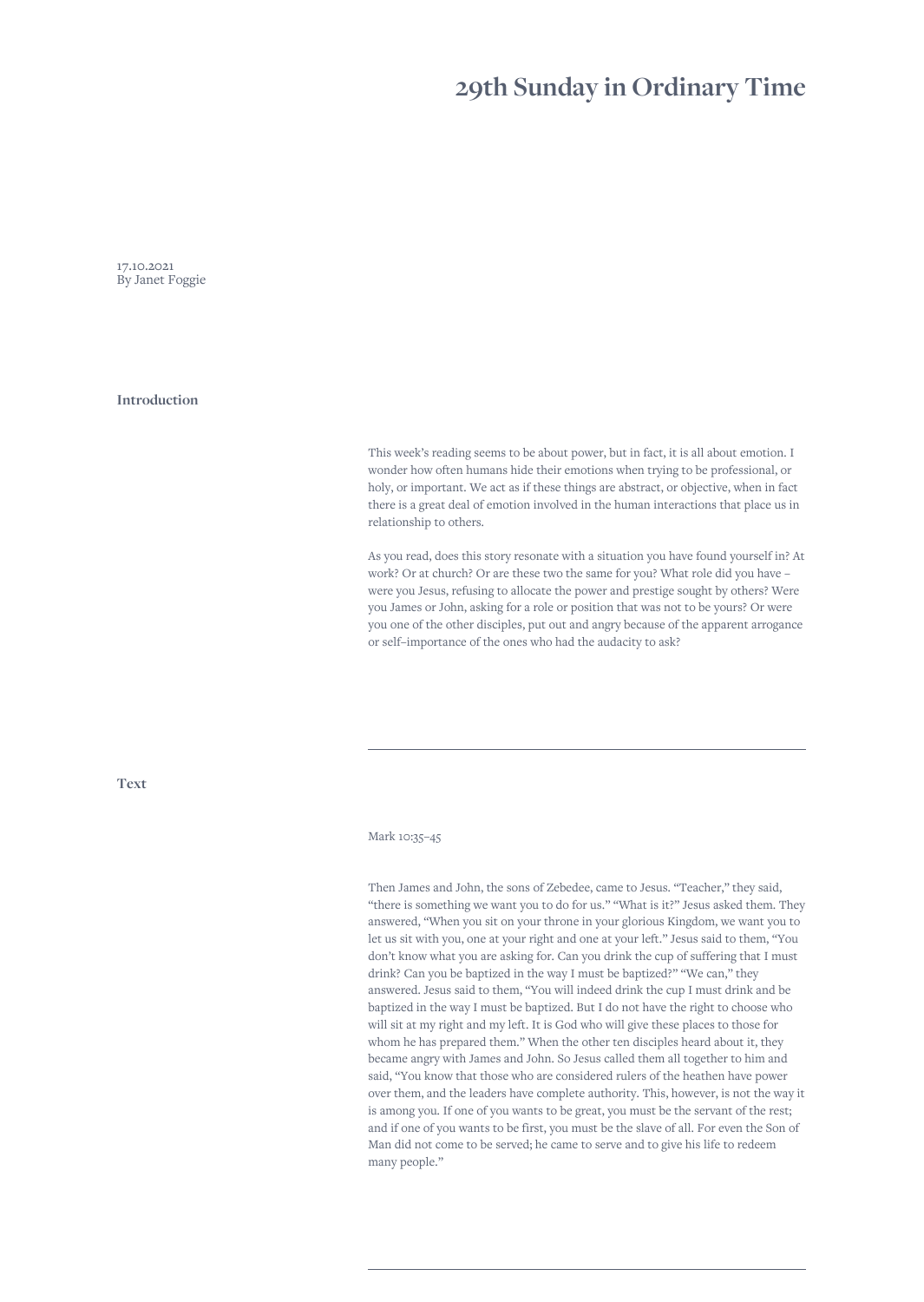Have you ever been in a position where you genuinely didn't know what you were asking for? It's a strange concept. With hindsight, we can often think of situations in which something we thought was a good idea at the time turned out not to be. Whose voices did we hear counselling us against the unwise move? Why did we ignore them?

In this story today, Jesus tells James and John that they don't know what they are asking for, and the cost of their request would be to 'drink the cup I must drink and be baptized in the way I must be baptized'. In plain English, he was saying they were going to suffer and die. Added to that, the perks they wanted in return (the highest seats in heaven) were not his to offer. God 'will give these places to those for whom he has prepared them'.

How do we measure our own importance? What are the key things we think we need? Is it a secretary to send emails for us? Or a certain form or order in worship, or a work title or job description at work? What's the difference between recognition, a healthy interpersonal respect which all humans need, and self– aggrandisement, a desire to be seen as greater than we are?

Key to this story is that James and John came to Jesus when he was alone. They wanted to ask for the best seats but must already have had some feeling that this question was not going to go down well with the other disciples. As we think of our own mistakes, or moments when we asked for something we later regretted, we might reflect on whether those requests were made in private or in public. Is not the privacy of the 'deal' or closed agreement one of those environments in which we can tempt ourselves to ask for more than we should, or cover our ambition in a professional veneer?

Whatever the truth, it didn't work out well. When the others heard, they 'became angry with James and John.' I wonder how the news travelled. Who listened to a conversation that was intended, by James and John at least, to be private. I wonder – was there a feeling in James' and John's hearts that someone had let them down, someone had spilled their secret? Especially as their conversation with Jesus hadn't exactly gone to plan, and the offer on the table was death without the glory.

For some of us, it may seem easy to walk this story in the footsteps of the angry disciples. The idea that others might look for advantage at our expense, or claim an honour that might have been ours, is seductive; placing ourselves on the side of the self–righteous and 'put–out' party is easier than remembering a day when we may have acted like James and John. However, in reading this text again we might want to ask ourselves if Jesus took that view? Were the angry ten really any better than the ambitious two?

Jesus then speaks some of the most famous phrases in the bible: "You know that those who are considered rulers of the heathen have power over them, and the leaders have complete authority. This, however, is not the way it is among you. If one of you wants to be great, you must be the servant of the rest; and if one of you wants to be first, you must be the slave of all. For even the Son of Man did not come to be served; he came to serve and to give his life to redeem many people."

Jesus' definition of greatness has room for neither the angry ten, nor the ambitious two. It focuses instead on service. Indeed, not even free service in this translation: slavery, though a voluntary slavery, we must accept is a metaphor, a picture in words. He uses the Greek word 'servant' 'diakonos', and then in saying, 'you must be the slave of all', he uses the Greek word 'doulos'. There is a building emphasis in Jesus' words: service, then slavery, a turning around of the ideas of leadership and of rulers of the heathen. It isn't that we can't book good seats in heaven, it isn't even that we might get one but we don't know which, it is instead a kingdom on its head, a discipleship of service, even slavery.

If we think back to the day we asked for something we regretted, the day we were the ambitious two, how do we hear Jesus' words? Or if we think of the day we were in the angry ten, how does Jesus' call to service and even slavery speak into that moment? Here, the conflict may now be within us, but a conflict of spirituality is exactly what this passage describes. I wonder if the church will ever be free of it? Will we?